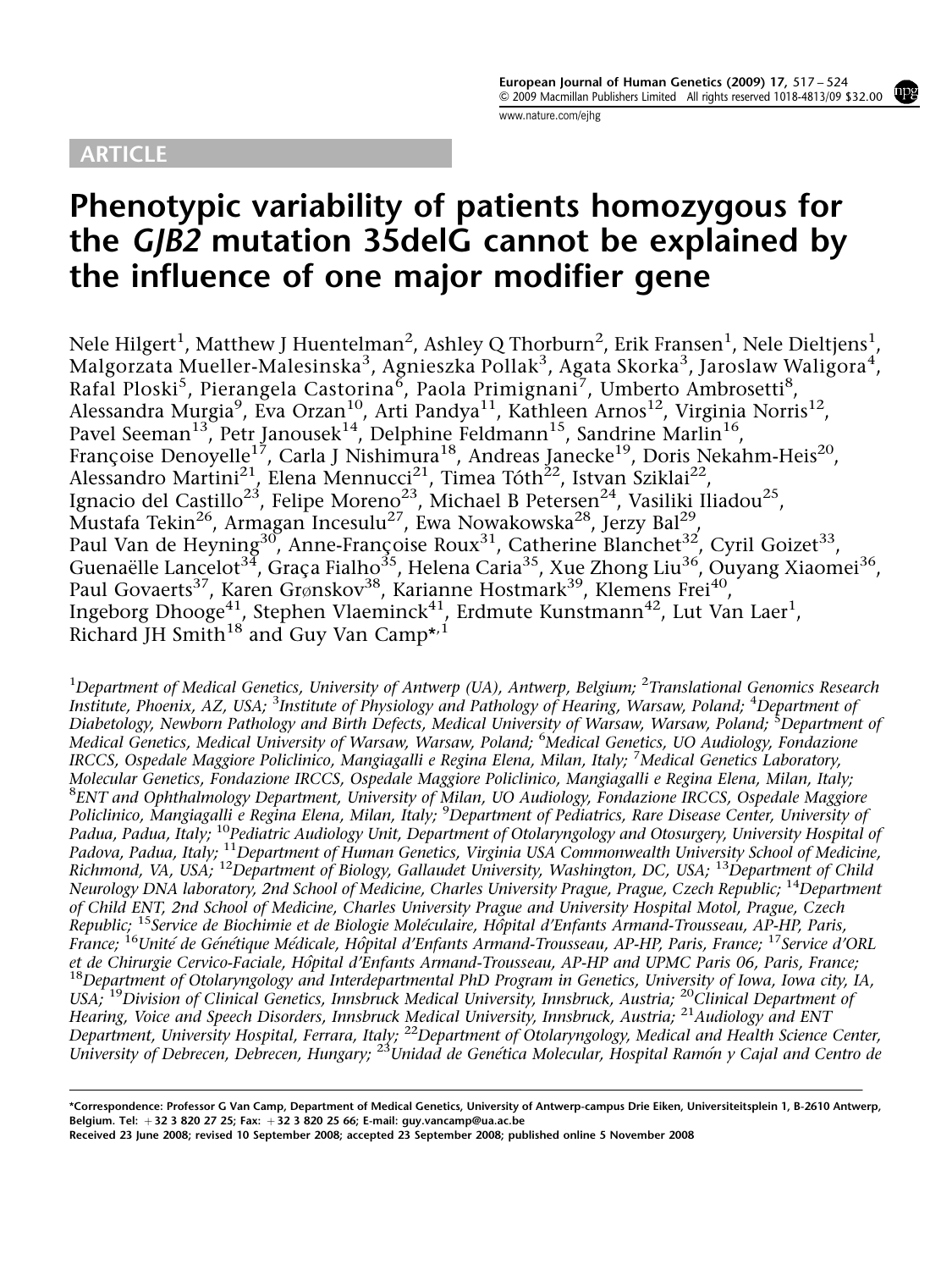Investigación, Biomédica en Red de Enfermedades Raras (CIBERER), Madrid, Spain; <sup>24</sup>Department of Genetics, Institute of Child Health, 'Aghia Sophia' Children's Hospital, Athens, Greece; <sup>25</sup>Department of Psychoacoustics-Neurootology, AHEPA Hospital, 3rd Psychiatric Clinic, Aristotle University of Thessaloniki, Thessaloniki, Greece; <sup>26</sup>Division of Pediatric Molecular Genetics, Ankara University School of Medicine, Ankara, Turkey; <sup>27</sup>Department of Otolaryngology – Head&Neck Surgery, Eskisehir Osmangazi University, Eskisehir, Turkey; <sup>28</sup>Department of Audiology and Laryngology, Institute of Mother and Child, Warsaw, Poland; <sup>29</sup>Department of Medical Genetics, Institute of Mother and Child, Warsaw, Poland; <sup>30</sup>Department of Otorhinolaryngology, University Hospital Antwerp (UZA), University of Antwerp (UA), Antwerp, Belgium; <sup>31</sup>Laboratoire de Génétique Moléculaire, CHU Montpellier, Montpellier, France; <sup>32</sup>ENT<br>department, Sensory Genetic Disease National reference centre, Hôpital de Montpellier, Montpellier, France;  $^{33}$ Laboratoire de Génétique Humaine, Développement et Cancer, Université Victor Segalen Bordeaux 2, Bordeaux, France; <sup>34</sup>Laboratoire de Génétique Moléculaire, CHU Pellegrin, Bordeaux, France; <sup>35</sup>Faculty of Science, Centre for Biodiversity Functional and Integrative Genomics (BioFIG), University of Lisbon, Lisbon, Portugal; <sup>36</sup>Department of Otolaryngology, University of Miami, Miami, FL, USA; <sup>37</sup>The Eargroup, Antwerp, Belgium; <sup>38</sup>Medical Genetics Laboratory, Kennedy Center, Glostrup, Denmark; <sup>39</sup>Department of Audiology, Bispebjerg Hospital, Copenhagen, Denmark; <sup>40</sup>Department of Otorhinolaryngology, Medical University of Vienna, Vienna, Austria; <sup>41</sup>Klinische Audiologie, Universitair Ziekenhuis Gent, Gent, Belgium; <sup>42</sup>Department of Human Genetics, University Wuerzburg, Wuerzburg, Germany

Hereditary hearing loss (HL) is a very heterogeneous trait, with 46 gene identifications for non-syndromic HL. Mutations in GJB2 cause up to half of all cases of severe-to-profound congenital autosomal recessive non-syndromic HL, with 35delG being the most frequent mutation in Caucasians. Although a genotype– phenotype correlation has been established for most GJB2 genotypes, the HL of 35delG homozygous patients is mild to profound. We hypothesise that this phenotypic variability is at least partly caused by the influence of modifier genes. By performing a whole-genome association (WGA) study on 35delG homozygotes, we sought to identify modifier genes. The association study was performed by comparing the genotypes of mild/moderate cases and profound cases. The first analysis included a pooling-based WGA study of a first set of 255 samples by using both the Illumina 550K and Affymetrix 500K chips. This analysis resulted in a ranking of all analysed single-nucleotide polymorphisms (SNPs) according to their P-values. The top 250 most significantly associated SNPs were genotyped individually in the same sample set. All 192 SNPs that still had significant P-values were genotyped in a second independent set of 297 samples for replication. The significant P-values were replicated in nine SNPs, with combined P-values between 3  $\times$  10 $^{-3}$  and 1  $\times$  10 $^{-4}$ . This study suggests that the phenotypic variability in 35delG homozygous patients cannot be explained by the effect of one major modifier gene. Significantly associated SNPs may reflect a small modifying effect on the phenotype. Increasing the power of the study will be of greatest importance to confirm these results.

European Journal of Human Genetics (2009) 17, 517–524; doi[:10.1038/ejhg.2008.201](http://dx.doi.org/10.1038/ejhg.2008.201); published online 5 November 2008

Keywords: hereditary hearing loss; connexin 26; 35delG; association study; modifier gene

## Introduction

Hearing loss (HL) is the most common birth defect in industrialised countries and also the most frequent sensori-neural disorder, affecting about [1](#page-7-0) in 500 newborns.<sup>1</sup> The causes of HL are diverse, but a genetic defect can be found in at least 50% of the cases. The identification of deafness genes for hereditary HL has evolved very quickly during the past 10 years, with 46 different genes known to cause non-syndromic hearing impairment (Hereditary Hearing Loss Homepage:<http://webh01.ua.ac.be/hhh/>). This large number of deafness genes makes HL a very heterogeneous trait, with most genes being causative in only a small percentage of patients. However, the GJB2 gene (gap junction protein  $\beta$ -2 encoding for connexin 26) is responsible for up to 50% of the cases with autosomal recessive non-syndromic sensorineural HL (ARNSHL).[2](#page-7-0)

Mutations in GJB2 are the most frequent cause of ARNSHL, and according to the connexin deafness homepage, more than 100 different mutations have been identified [\(http://](http://davinci.crg.es/deafness/index.php) [davinci.crg.es/deafness/index.php](http://davinci.crg.es/deafness/index.php)). GJB2 mutations also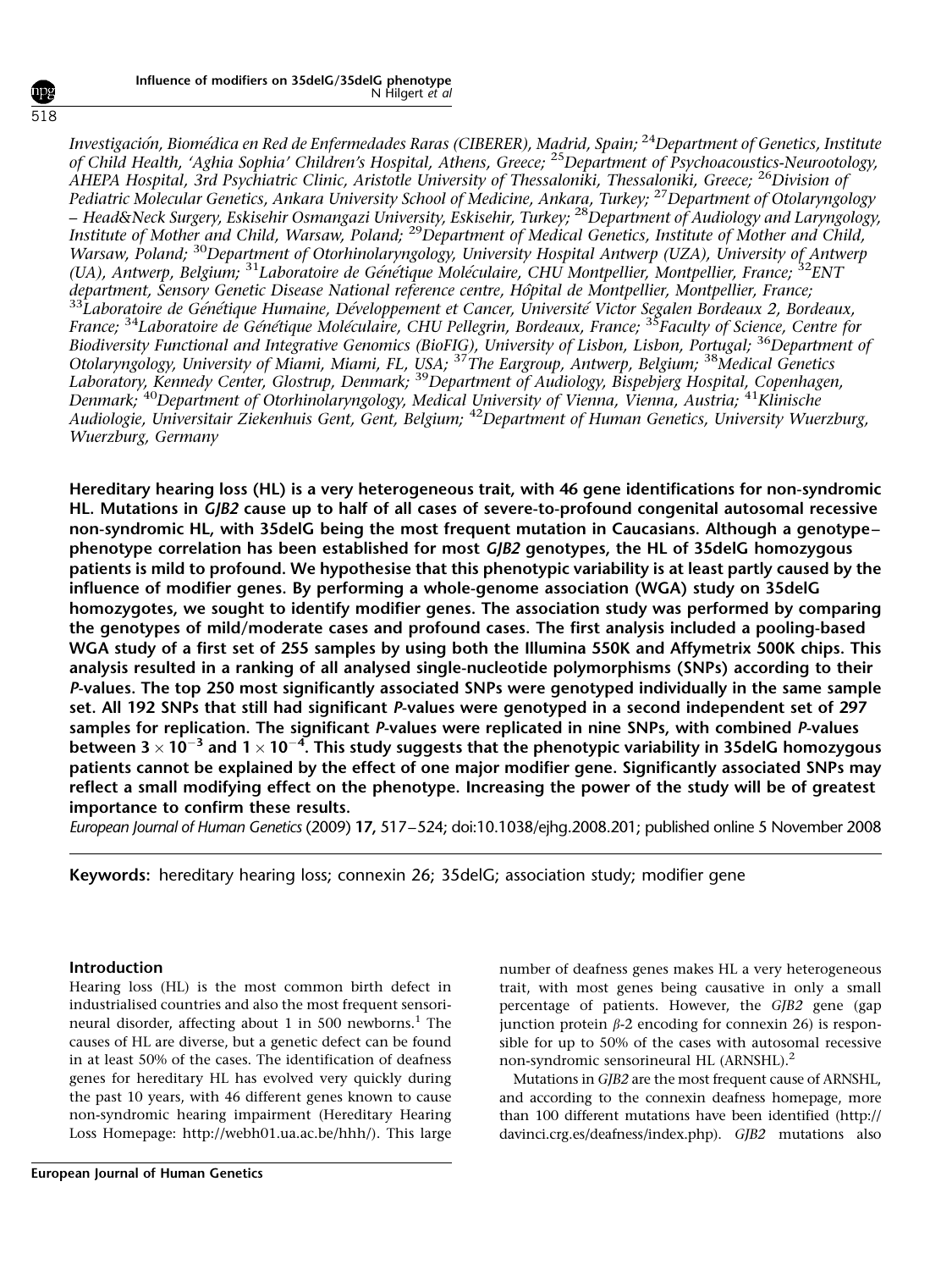cause autosomal dominant HL, often in combination with skin disorders. Although most mutations are not very frequent, 35delG has been found in more than 50% of Caucasians with GJB2 mutations. Carrier frequencies in Europe range from 0.5 to 3.5%, with the highest frequencies found in the Mediterranean region.<sup>3</sup> A large multicentre study has established genotype–phenotype correlations for connexin 26-related HL, based on audiometric data of 1531 patients from 26 laboratories.<sup>[4](#page-7-0)</sup> All patients suffered from non-syndromic mild-to-profound HL because of biallelic GJB2 mutations. The study clearly demonstrated that inactivating mutations of GJB2 cause a more severe phenotype than non-inactivating mutations. In addition, mutations M34T and V37I were shown to cause a mild HL when in compound heterozygosity with an inactivating mutation. Although specific genotype–phenotype correlations were established for most genotypes, the correlation could explain only a part of the phenotypic variability. For most genotypes, a certain degree of variation was still present that was mostly pronounced within the group of patients with a homozygous 35delG genotype. Both inter- and intrafamilial variations were observed, with the HL ranging from mild or moderate (least often) to severe and profound (most frequent). This phenotypic variation may be explained by the influence of environmental factors and/or by the influence of modifier genes.

Several strategies can be used to identify the modifier genes for human disorders. In mice, the identification can be performed by crossing parental inbred strains that carry the disease-causing mutation and exhibit a difference in phenotype. Two examples are the modifier gene Mdfw in deafwaddler mice with an  $Atp2b2$  mutation<sup>[5](#page-7-0)</sup> and the modifier gene Moth1 in the Tubby mouse.<sup>[6](#page-7-0)</sup> There is, however, a limitation in available inbred strains, and some mouse mutants are not an accurate model for the human phenotype. In addition, Gjb2 knockout mice are embryonically lethal.[7](#page-7-0) Using human patients, two strategies can be adopted. The first approach uses families and linkage analysis. A whole-genome search is performed to investigate the phenotypic difference among patients from multiplex families with sufficient intrafamilial variation. In this way, the DFNM1 locus was identified as a modifier of DFNB26-linked HL and the  $1555A > G$  mutation in MTRNR1 was shown to be modified by three different genes: MTO1, TFB1M and GTPBP3.<sup>[8](#page-7-0)</sup> The second strategy uses association studies in unrelated patients. Here, the correlation between the phenotypic variation and genetic markers is analysed statistically. The development of single-nucleotide polymorphism (SNP) chips, by Illumina and Affymetrix, containing hundreds of thousands of SNPs covering the complete genome makes these whole-genome association (WGA) studies possible. Associated genetic factors involved in complex diseases are identified in a hypothesis-free way. However, WGA studies for individual samples are costly. An alternative strategy is to use pooled genomic DNA. The research institute TGen (Translational Genomics Research Institute, Phoenix, AZ, USA) has developed a pooling-based WGA approach that is of high quality and has been proven successful in the identification of important associations for complex traits. $9-13$  An important note is that pooling-based WGA studies are effective in identifying only common variations with a large effect on the disease.

In this report, we sought to identify modifier genes for connexin 26-related hearing impairment by performing a WGA with pooled DNA samples in a set of 35delG homozygous patients. The population is suitable for identifying modifier genes, because it is a genetically homogeneous sample set, eliminating the effect of the mutation on the phenotype as a confounding factor. The 35delG mutation is very common in Caucasians, making it possible to collect a relatively large sample set. Characterising modifier genes for GJB2 is important for several reasons. First, it could lead to improved diagnosis and genetic counselling by facilitating a more accurate prediction of the phenotype based on the genotype of both GJB2 and the modifier gene. Second, it could provide a better definition of the auditory pathways in which the primary mutation functions and gain potentially novel insights into the molecular pathology of HL. Finally, knowledge of modifiers may allow the development of new therapies, making GJB2 related deafness more amenable to treatment.

## Materials and methods Sample and data collection

The study was approved by the ethical committee of the University of Antwerp and by the ethical committees of all research institutes collaborating in this study. Informed consent was obtained by each research centre from every participant or from the parents of minors. For every patient, a series of data were collected, including general data (eg, date of birth, gender, ethnicity and the presence of additional clinical features apart from the HL) and audiometric data (age of onset, date of audiometry, the audiometric technique used and hearing thresholds). In addition, a DNA sample of good quality of the 35delG homozygous patient was collected. These data were used to select the appropriate samples. In total, 25 centres from 14 different countries across Europe and North America collaborated in this study. This strategy resulted in the collection of 1277 unrelated samples with a clear excess of patients with profound HL ([Figure 1](#page-3-0)). The sample set consisted solely of unrelated samples to avoid bias. Names were not used to identify any of the samples to guarantee anonymity of the patients.

Audiometric data were obtained by the use of different techniques. In most cases, hearing levels were obtained by pure tone audiometry (PTA) by making measurements at frequencies ranging from 0.125 to 8 kHz. A few centres also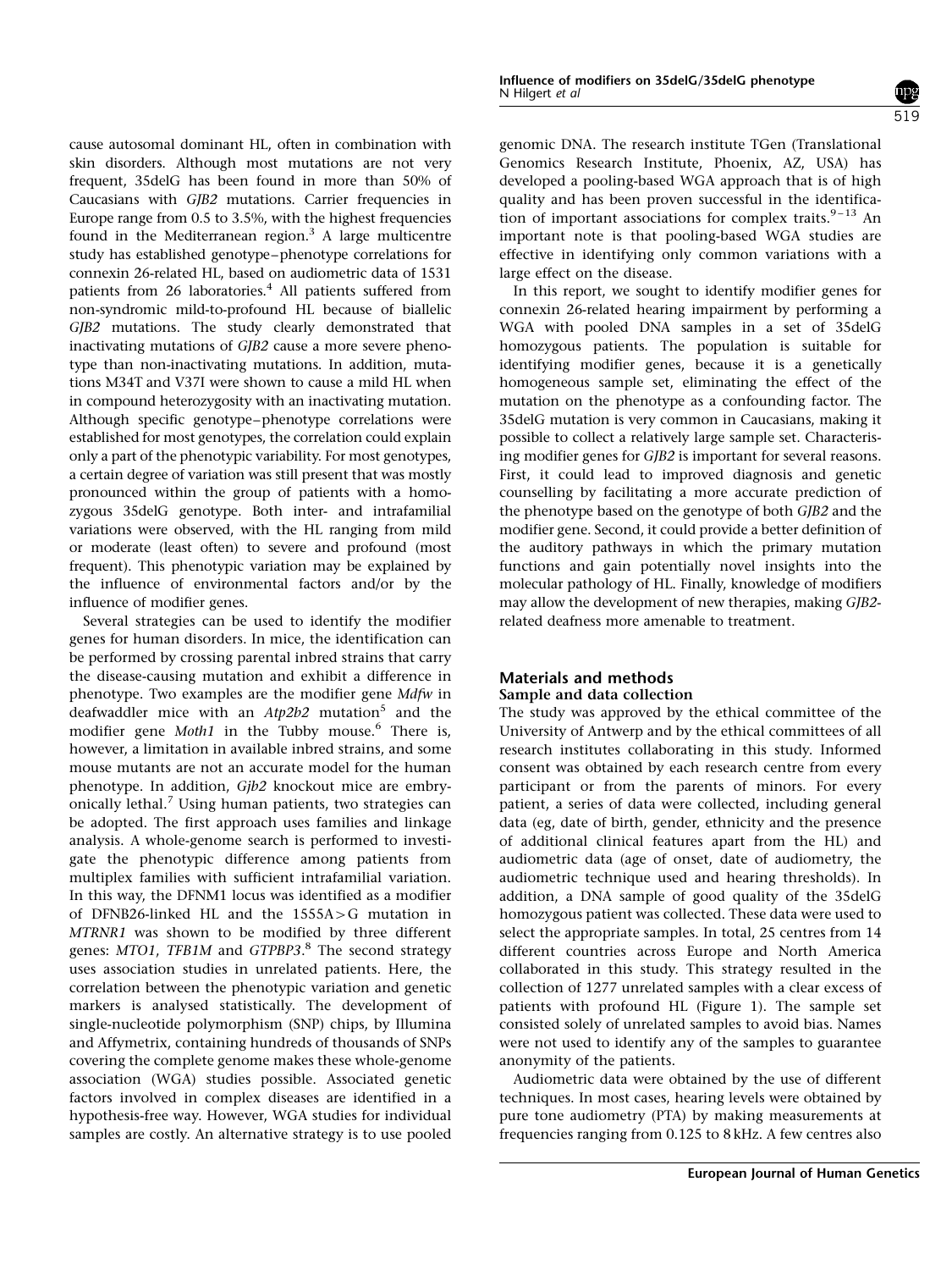<span id="page-3-0"></span>

Figure 1 Phenotypic variability of 35delG homozygous patients. All 1277 samples were grouped in categories of 5 dB ranges and were put in a graph to show the spread of the hearing loss in these patients. Hearing thresholds were obtained by averaging the threshold at 500, 1000 and 2000 Hz of both ears.

used other techniques apart from PTA, in most cases to obtain hearing thresholds in very young children. On the one hand, electrical responses to sound were measured by the use of automated brainstem response, steady stateevoked potentials, auditory steady-state response and electrocochleogram. On the other hand and in a minority of cases, two behavioural tests, visual reinforcement audiometry and conditioned orientation reflex were used for measuring the hearing thresholds.

To verify the 35delG genotype in all samples obtained, the Snapshot (Applied Biosystems) detection method was used according to the manufacturer's instructions. The samples were analysed with an ABI PRISM 3100 Genetic analyser (Applied Biosystems). Samples with an unclear Snapshot result were analysed by DNA sequencing to determine the correct genotype.

#### Study design

The identification of modifier genes was performed using a pooling-based WGA study in a 35delG homozygous patient cohort.<sup>[10](#page-7-0)</sup> The PTA<sub>0.5,1,2 kHz</sub> was the variable under investigation and was used to create a 'case' and 'control' group of patients, using only the two extremes of the PTA spectrum. As the sample set consisted of patients with 14 different nationalities, we chose to match the samples for ethnicity, based on the centre where the samples originated. Within each ethnicity, patients were divided into a mild/moderate group (the 'case' group) and a profound group (the 'control' group), based upon their  $PTA_{0.5,1,2\text{ kHz}}$ . To create the mild/moderate group, all mild and moderate cases with a PTA<sub>0.5,1,2 kHz</sub>  $\leq$  70 dB within each ethnicity were selected. To create the profound group, each sample of the mild/ moderate group was matched to two samples from the profound group with a  $PTA_{0.5,1,2 \text{ kHz}} \ge 100 \text{ dB}$  from the same ethnicity. Using this approach, every sample from the mild/moderate group had two ethnically matched samples from the profound group, making the profound group twice as large as the mild/moderate group.

The WGA was designed in three stages: (1) pooling-based WGA on mild/moderate and profound pools from the first sample set, analysed on two SNP chips; (2) individual genotyping of the top 250 most significantly associated SNPs in the same sample set; and (3) individual genotyping of the significant SNPs in an independent replication population.

#### Creating DNA pools for WGA

The WGA study on pooled DNA was performed in an initial set of 255 samples. Before quantification, all DNA samples were loaded on a 1.5% agarose gel to exclude degraded samples from the pooling analysis. Genomic DNA concentrations of all samples were measured in triplicate with the QuantiT PicoGreen dsDNA Assay Kit (Invitrogen, Carlsbad, CA, USA) according to the manufacturer's instructions. The median concentration was calculated for each sample and was used to determine the volume of DNA needed in the DNA pool to obtain equivalent molar amounts. Eighty-five samples from the mild/moderate group were pooled, as well as 170 samples from the profound group. To control for pipetting errors, the pools were created in quadruplicate to have microarray technical replicates, providing eight individual ethnically matched pools. Through these replicates, variance arising from pooled allelotyping can be measured and a quality control can be provided to eliminate poorly performing SNPs and failed assays.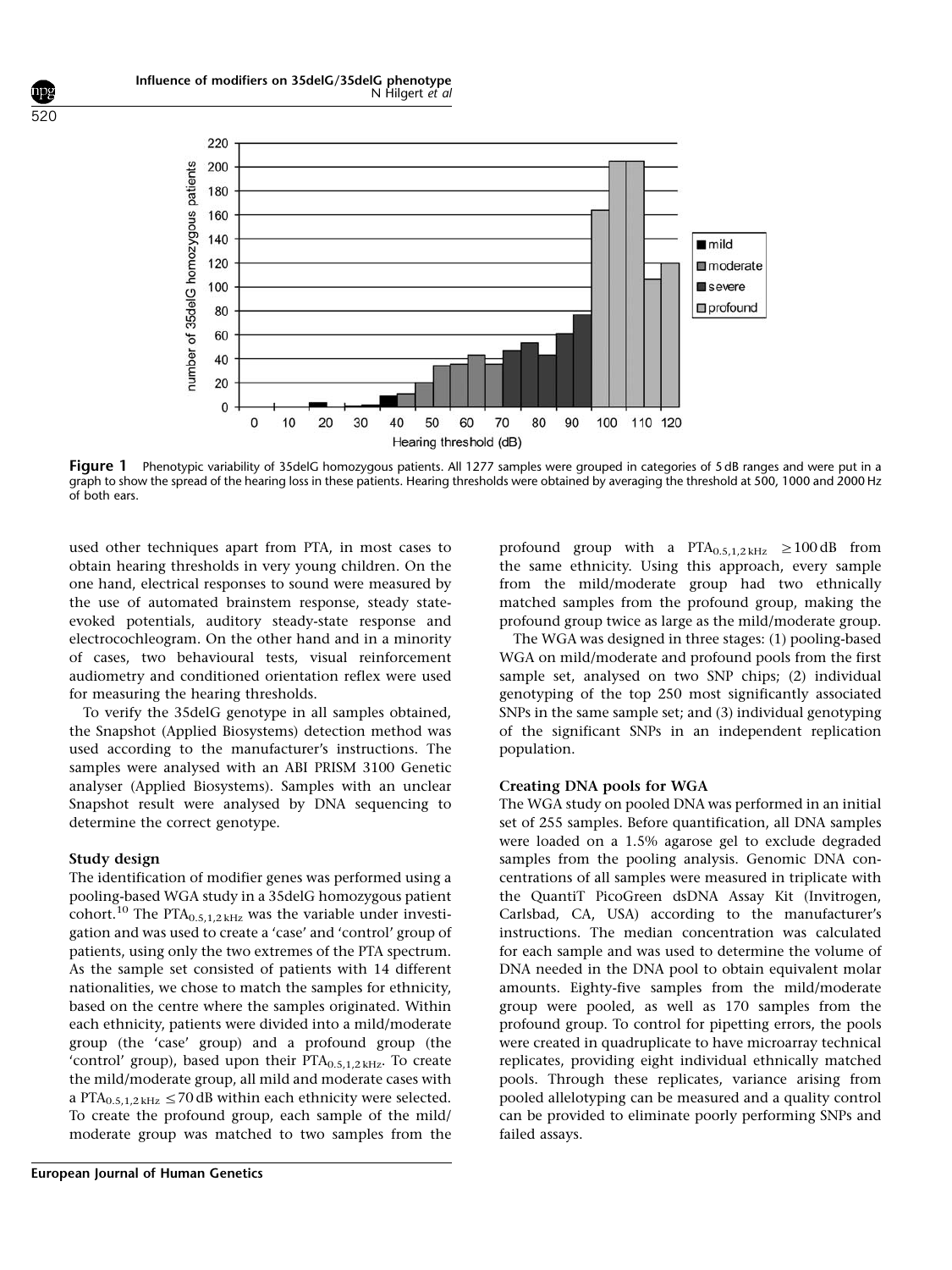The WGA analysis of the first sample set of 35delG homozygous samples was performed using two different SNP chips: the Sentrix $^{\circledR}$ humanhap550 genotyping beadchip (Illumina, San Diego, CA, USA), containing 555 000 tag SNPs and the Affymetrix 500K chip (Affymetrix, Santa Clara, CA, USA) containing 500 000 SNPs with an average distance of 5.8 kb. For both SNP chips, the pools were assayed in four technical replicates following the protocols for individual genotyping for both platforms. Combining the two genotyping platforms leaves only a few gaps in the overall genome-wide SNP coverage, reducing the number of genomic regions that are not analysed.<sup>[10](#page-7-0)</sup>

The first step in the data analysis was scoring and ranking the SNPs from both Illumina and Affymetrix platforms separately, based on GenePool silhouette scores.<sup>[10](#page-7-0)</sup> The top 5000 SNPs of both platforms were taken along for calculation of allele frequencies. The allele frequencies were inferred from the pool data using kcorrection factors and, subsequently, t-test P-values were calculated. The SNPs were then sorted according to the allele frequency-based P-values. The k-correction method was used to estimate the pooling accuracy as described by Craig et al.<sup>[9](#page-7-0)</sup> SNPs with a k-correction factor below 0.5, above 2 and exactly 1 were not analysed further because their estimation of allele frequencies was deemed not reliable enough. In addition, SNPs with minor allele frequencies less than 3% according to Hapmap were excluded, as well as the top 1% most variable SNPs. A final selection of 250 SNPs from both platforms was taken forward for individual genotyping. No multiple testing correction was performed to make the SNP selection.

## Individual genotyping

The 250 selected SNPs from both platforms were individually genotyped in the same sample set by Kbioscience (Hoddesdon, UK), using the KASPar SNP genotyping chemistry. The data analysis and quality control were performed in SAS (SAS 9.1.2; SAS Institute Inc., Cary, NC, USA). First, several quality-checking steps were performed. Samples with more than 15% missing genotyping data were excluded. Next, the percentage of missing data per SNP was calculated and SNPs with more than 3% missing genotypes were excluded. Hidden relatives were removed from further analysis with Graphical Relationship Repre-sentation.<sup>[14](#page-7-0)</sup> Checkhet was used to look for genetically abnormal samples per ethnicity, based on genotypes of multiple SNPs.<sup>[15](#page-7-0)</sup> Finally, the Hardy–Weinberg equilibrium was checked per ethnicity, and SNPs with a P-value below 0.001 were also excluded. For the statistical analysis, P-values and allelic odds ratios were calculated for each SNP with the Armitage's Trend Test by the use of the statistical software program R ([www.r-project.org\)](www.r-project.org). This trend test uses an additive model that has been proven successful for the detection of additive and dominant disease susceptibility loci.<sup>[16](#page-7-0)</sup>

In a next step, individual genotyping of the significant SNPs from the previous genotyping was performed in an independent replication population to confirm their significance. A replication set of 297 samples was collected, containing 99 mild/moderate samples and 198 profound samples. The same quality control and statistical analysis was performed as for the individual genotyping in the first sample set. A combined *P*-value for SNPs that were significant in both sample sets was obtained with the Mantel–Haenszel test. This test measures the strength of association by estimating the common odds ratio. A significant interaction P-value indicates a different effect of the genotype on the phenotype in the two sample sets. If the interaction term is not significant, a common odds ratio and a combined P-value can be calculated using Mantel–Haenszel statistics.

For genes that were in linkage disequilibrium (LD) with a significantly associated SNP, their expression in the cochlea was checked on the basis of the Morton human foetal cochlear EST database [\(http://www.brighamandwomens.org/](http://www.brighamandwomens.org/bwh_hearing/human-cochlear-ests.aspx) [bwh\\_hearing/human-cochlear-ests.aspx](http://www.brighamandwomens.org/bwh_hearing/human-cochlear-ests.aspx)) and the Unigene database [\(http://www.ncbi.nlm.nih.gov/](http://www.ncbi.nlm.nih.gov/)).

## Results

## Pooling-based WGA

The pooling-based WGA study was performed on a first set of 255 samples (85 mild/moderate samples and 170 profound samples) on both the Illumina and Affymetrix platforms. The analysis of the genotyping data resulted in a ranking of SNPs for both platforms separately, according to the allele frequency-based P-values. For each SNP in the top 250, its position was evaluated in relation to the neighbouring genes. Only SNPs in proximity to a gene were selected. SNPs that were not in LD with any of the genes in a region of 500 kb upstream and downstream of the gene were excluded. If two SNPs were in complete LD with each other, only one of them was included in the selection. As the Illumina chip provides higher quality data than the Affymetrix chip with regard to variance measurements, more Illumina SNPs were taken along.<sup>[17](#page-7-0)</sup> In this way, 155 Illumina SNPs and 95 Affymetrix SNPs were selected for further analysis.

The 250 selected SNPs were individually genotyped in the same sample set. Quality control resulted in the exclusion of 21 samples and 14 SNPs. The Armitage's Trend Test was performed for 236 SNPs in 234 35delG homozygous samples. P-values ranged between  $1.48.10^{-6}$ and 0.68. One hundred and ninety-eight SNPs had P-values below 0.05 and were subsequently genotyped in the replication set.

The replication population was collected in the same way as the first sample set. Genotyping analysis was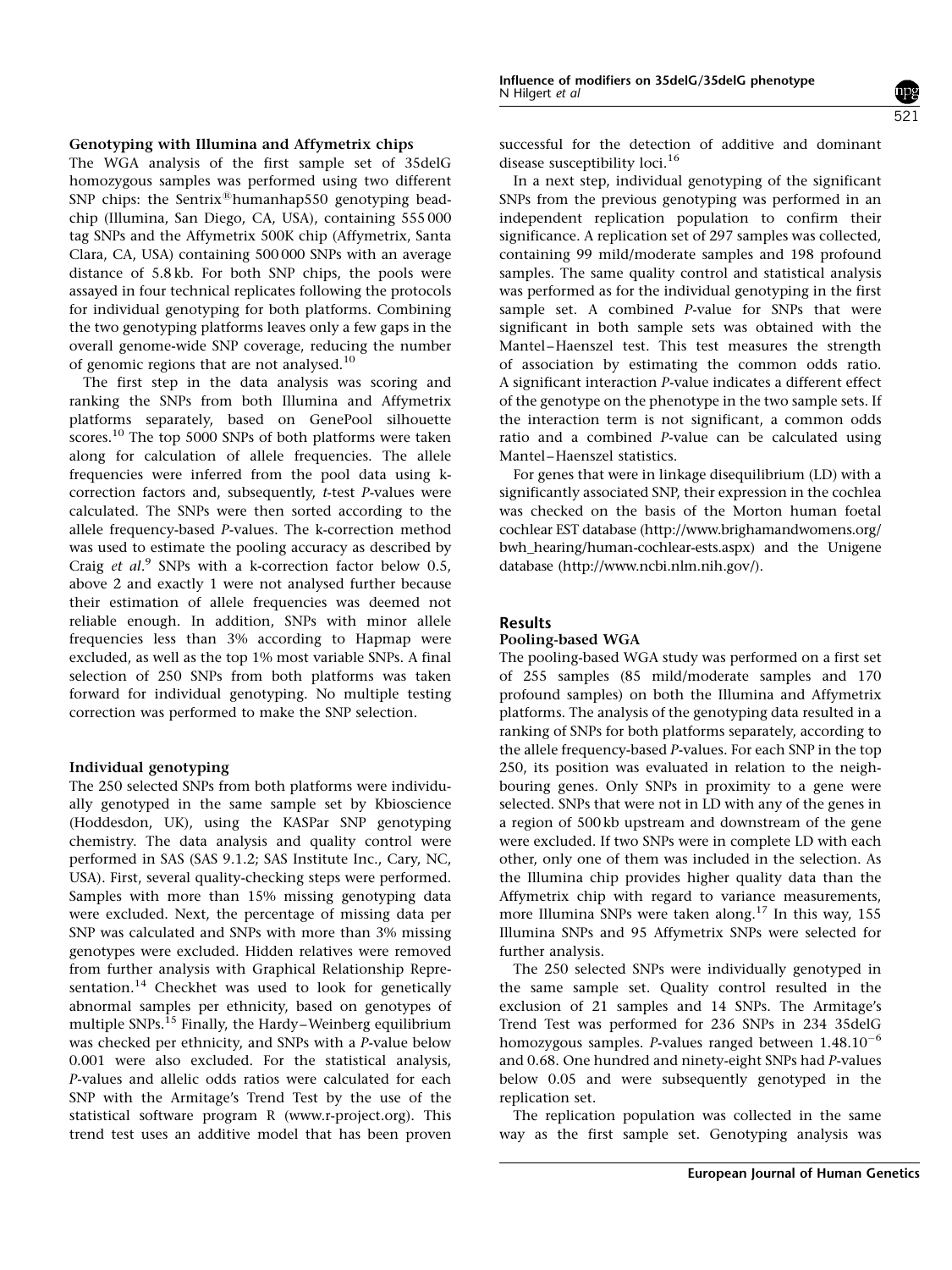performed for those 198 SNPs that were significant in the first set, in 297 samples (99 mild/moderate samples and 198 profound samples). The quality check resulted in the exclusion of 27 samples and six SNPs. Subsequently, 192 SNPs were statistically analysed by the Armitage's Trend Test in 270 samples. Twelve SNPs out of 192 still showed significant P-values in the replication population and are listed in Table 1. The Mantel–Haenszel test was used to calculate the interaction term and, if allowed, the combined P-values and odds ratios for the complete sample set. Three SNPs had a significant interaction P-value and the odds ratios of both independent sample sets indicated an opposite effect. The remaining nine SNPs all had the same effect on the phenotype and had combined P-values between  $1 \times 10^{-4}$  and  $3 \times 10^{-3}$  and combined odds ratios between 0.38 and 1.88 (Table 1).

#### Candidate genes

Eleven genes were found to be in LD with the significantly associated SNPs in both populations. SNP rs2215128 was in LD with five different genes and two of them, RPS23 and ATG10, were expressed in the cochlea according to the Morton human foetal cochlear EST database and/or Unigene. All other genes in LD with one of the nine SNPs were not expressed in the cochlea ([Table 2](#page-6-0)).

#### **Discussion**

In this study, we sought to identify modifier genes for connexin 26-related hearing impairment in a set of 1277 35delG homozygous patients from 14 countries. As they share the same homozygous mutation, phenotypic variation on the basis of the mutation is already excluded. [Figure 1](#page-3-0) shows the excess of profound cases compared with mild and moderate cases. As the distribution of samples in the different HL categories is not normally distributed, we chose not to study the  $PTA_{0.5,1.2\text{ kHz}}$  as a quantitative trait. Instead, we chose to work under a case–control paradigm by selecting the two extreme spectra of the curve. However, as a consequence, we were restricted in the total number of cases for analysis, given the limited number of mild/moderate cases. We had to compromise between, on the one hand, having a large enough power by analysing enough samples and, on the other hand, selecting mild/moderate cases and profound cases from the two spectra for which the PTA<sub>0.5,1,2kHz</sub> values showed a difference that was large enough. Therefore, we chose cutoff values of 70 and 100dB for the mild/moderate and profound groups, respectively.

To pick up modifier genes for connexin 26, we chose to perform a WGA study as the genetic pathways in which connexin 26 functions are only partly understood, making it difficult to select candidate genes. Pooled WGA studies are a very good and cost-effective alternative to detect common variants with a large effect on the phenotype. Finding true associations can only be achieved when a number of requirements are fulfilled. A number of parameters need to be of sufficient size, including the allele frequency of the causal variant, the LD between the causal variant and the typed SNPs, the odds ratio and the sample size. In addition, several extra factors need to be taken into account when pooling is used. We tried to solve most of these issues as discussed by Pearson et al.<sup>[10](#page-7-0)</sup> For example, the DNA concentrations were measured in triplicate, degraded DNA samples were excluded and the pools were constructed in quadruplicate. Population stratification and admixture have largely been excluded by matching all mild/moderate and profound samples per ethnicity. As pooling-based WGA studies are much more affordable, we were able to use both the Illumina 550K and the Affymetrix 500K platforms, typing about 800 000 different SNPs without leaving large gaps in the genome. A quality control for the accuracy of the pooling phase in pooling-

Table 1 SNPs with significant P-values in the first sample set as well as in the replication set

| <b>SNP</b> | Interaction term | Combined P-value | Combined OR | Sample set 1 |         | Replication set |         |
|------------|------------------|------------------|-------------|--------------|---------|-----------------|---------|
|            |                  |                  |             | P-value      | OR      | P-value         | ΟR      |
| rs9872227  | 0.690485         | 0.000132         | 1.7830      | 0.00430      | 1.90307 | 0.00919         | 1.68951 |
| rs17375349 | 0.633703         | 0.000164         | 1.8627      | 0.00341      | 2.02510 | 0.01388         | 1.73221 |
| rs618465   | 0.510829         | 0.000309         | 0.3802      | 0.00190      | 0.31911 | 0.01655         | 0.44730 |
| rs10930538 | 0.468381         | 0.000415         | 1.8777      | 0.00278      | 1.95381 | 0.02708         | 1.54846 |
| rs4344715  | 0.747785         | 0.000447         | 1.7075      | 0.00480      | 1.98551 | 0.02006         | 1.77109 |
| rs1450118  | 0.464995         | 0.000952         | 1.7922      | 0.00358      | 1.77371 | 0.05158         | 1.43191 |
| rs10506226 | 0.632837         | 0.001016         | 1.5576      | 0.00997      | 1.93242 | 0.02743         | 1.66024 |
| rs6757201  | 0.798329         | 0.002868         | 0.6467      | 0.02197      | 1.62602 | 0.04061         | 1.50342 |
| rs2215128  | 0.747111         | 0.003465         | 1.5732      | 0.02220      | 0.60154 | 0.04804         | 0.67507 |
| rs208824   | 0.000115         |                  |             | 0.00062      | 1.99327 | 0.04932         | 0.68779 |
| rs4378918  | 0.000145         |                  |             | 0.00072      | 0.49265 | 0.03799         | 1.53376 |
| rs2817677  | 0.000089         |                  |             | 0.00249      | 0.52968 | 0.00954         | 1.70802 |

OR, odds ratio; SNP, single-nucleotide polymorphism.

For each SNP, the P-values in both sample sets are given, as well as their odds ratios. Combined P-values and odds ratios are also given, obtained by the use of the Mantel–Haenszel test. The SNPs indicated in bold have a significant interaction term and are therefore not truly associated.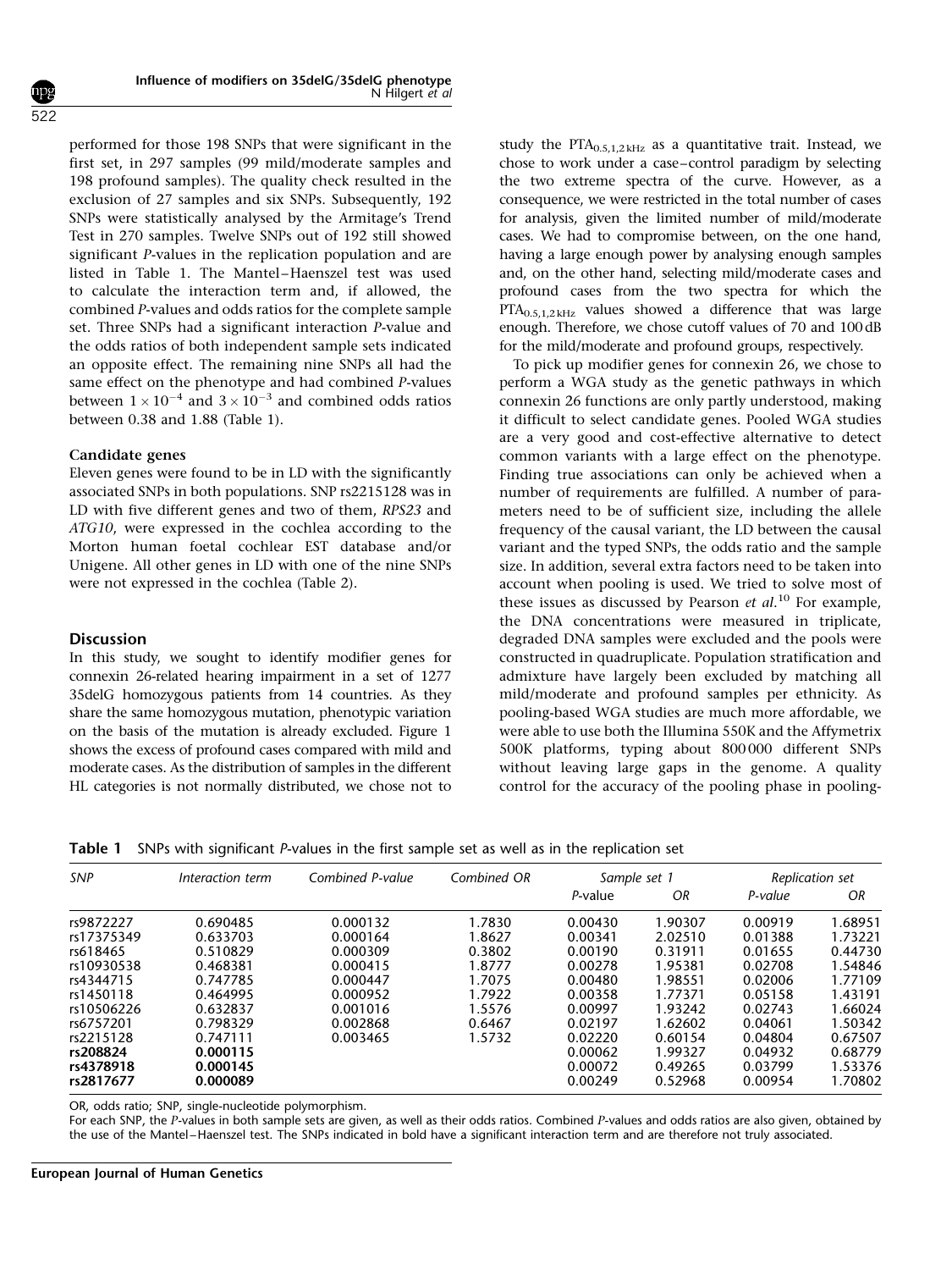| SNP        | Affymetrix<br>rank | Illumina rank | Chromosome    | Genes in LD<br>with SNP | Encoded proteins                                              | Cochlear<br>expression? |
|------------|--------------------|---------------|---------------|-------------------------|---------------------------------------------------------------|-------------------------|
| rs9872227  | 1202               |               | 3             |                         |                                                               |                         |
| rs17375349 | 61                 |               | 3             | <b>IL20RB</b>           | Interleukin 20 receptor- $\beta$                              | No.                     |
| rs618465   |                    | 40            |               | CDCP <sub>2</sub>       | CUB domain-containing protein-2                               | No.                     |
| rs10930538 | 489                | 38            | 2             |                         |                                                               |                         |
| rs4344715  |                    | 146           | 15            |                         |                                                               |                         |
| rs1450118  | 1350               | 240           | 3             | TPRG1                   | Tumour protein p63-regulated-1                                | No.                     |
| rs10506226 | 34                 |               | 12            | MRPS36P5                | Mitochondrial ribosomal protein S36<br>pseudogene 5           | No.                     |
|            |                    |               |               | ADAMTS20                | ADAM metallopeptidase with<br>thrombospondin type 1 motif, 20 | No.                     |
|            |                    |               |               | LOC400026               |                                                               | No.                     |
| rs6757201  |                    | 189           |               |                         |                                                               |                         |
| rs2215128  |                    | 168           | $\frac{2}{5}$ | ATG10                   | ATG10 autophagy-related 10<br>homologue (S. cerevisiae)       | Yes                     |
|            |                    |               |               | PPIAP11                 | Peptidylprolyl isomerase A (cyclophilin<br>A) pseudogene 11   | No.                     |
|            |                    |               |               | RPS23                   | Ribosomal protein S23                                         | Yes                     |
|            |                    |               |               | LOC92270                |                                                               | No                      |

<span id="page-6-0"></span>Table 2 Information about the genes in which the significantly associated SNPs are located

LD, linkage disequilibrium; SNP, single-nucleotide polymorphism.

based WGA studies is the number of significant associations that still remain after individual genotyping of the top 250 SNPs of the pooled analysis. In our study, 198 out of 236 successfully genotyped SNPs had a P-value below 0.05 that corresponds to 84%. This is a high percentage, indicating that the allele frequencies on the basis of the pooled data are reasonably accurate.

A few issues, however, remain. The major restriction of pooling-based WGAs is the ability to detect only large effects. The first reason for this is the problem to reach a very high accuracy of allele frequency measurements. As the measurement error is usually around 2%, it becomes more difficult to accurately rank the SNPs after pooling. Second, you lose the ability to compare subphenotypes of pools to directly measure genotypes and detect gene–gene interactions. The number of individuals pooled in this study was not very high, but as discussed before, our study design was chosen very carefully and major efforts were performed to collect a large amount of samples.

The results from the genome-wide association study do not show a very strong association in the population we studied. This observation may suggest that the phenotypic variability in 35delG homozygous patients cannot be explained by the effect of one major modifier gene. If this would have been the case, we should have picked up this gene in this study, despite the pooling strategy and the restricted number of samples we have. The SNPs that were significantly associated in both populations tested may have a small modifying effect. For two cochlear expressed genes, RPS23 and ATG10, an associated SNP was found in LD.

RPS23 encodes the ribosomal protein S23, which is related to Saccharomyces cerevisiae ribosomal protein S28.

RPS23 belongs to the small 40S subunit of the ribosomes. Although the gene is ubiquitously expressed, the highest number of ESTs is found in the ear, and 26 ESTs of RPS23 were present in the Morton database. In addition, the gene was found in a human vestibular cDNA library.[18](#page-7-0) The expression in both the cochlea and the vestibular system might indicate a special role for RPS23 in the auditory and vestibular function. No direct link between RPS23 and GJB2 could be found in the literature.

FLJ41309 No

ATG10 encodes the autophagy-related 10 homologue of the yeast S. cerevisiae. Its protein ATG10 is an E2-like enzyme involved in autophagy, a cellular mechanism for bulk degradation of cellular proteins and organelles in lysosomes.[19](#page-7-0) Although many E2 enzymes have been identified in eukaryotes, including the ubiquitin-conjugating enzyme family (Ubc), ATG10 does not show any homology to other known E2 enzymes.<sup>20</sup> The gene is not present in the Morton database, but according to the Unigene expression profile, it is expressed in the ear. No known function in the hearing process has been reported for ATG10.

The other candidate genes in LD with significantly associated SNPs can also not be ruled out as modifier genes. Their lack of expression in the cochlea according to the Morton database and Unigene does not completely rule out their presence in the ear. SNPs that are not in immediate LD with a gene may also have a modifying effect, for example, by being located in cis-acting elements, which control the expression of more distant genes. Libioulle et  $al^{21}$  $al^{21}$  $al^{21}$  found a possible association between Crohn disease and a SNP in a gene desert. This SNP is located 270 kb from the closest gene PTGER4 and was found to regulate the expression level of this gene, suggesting its involvement in Crohn disease.

523